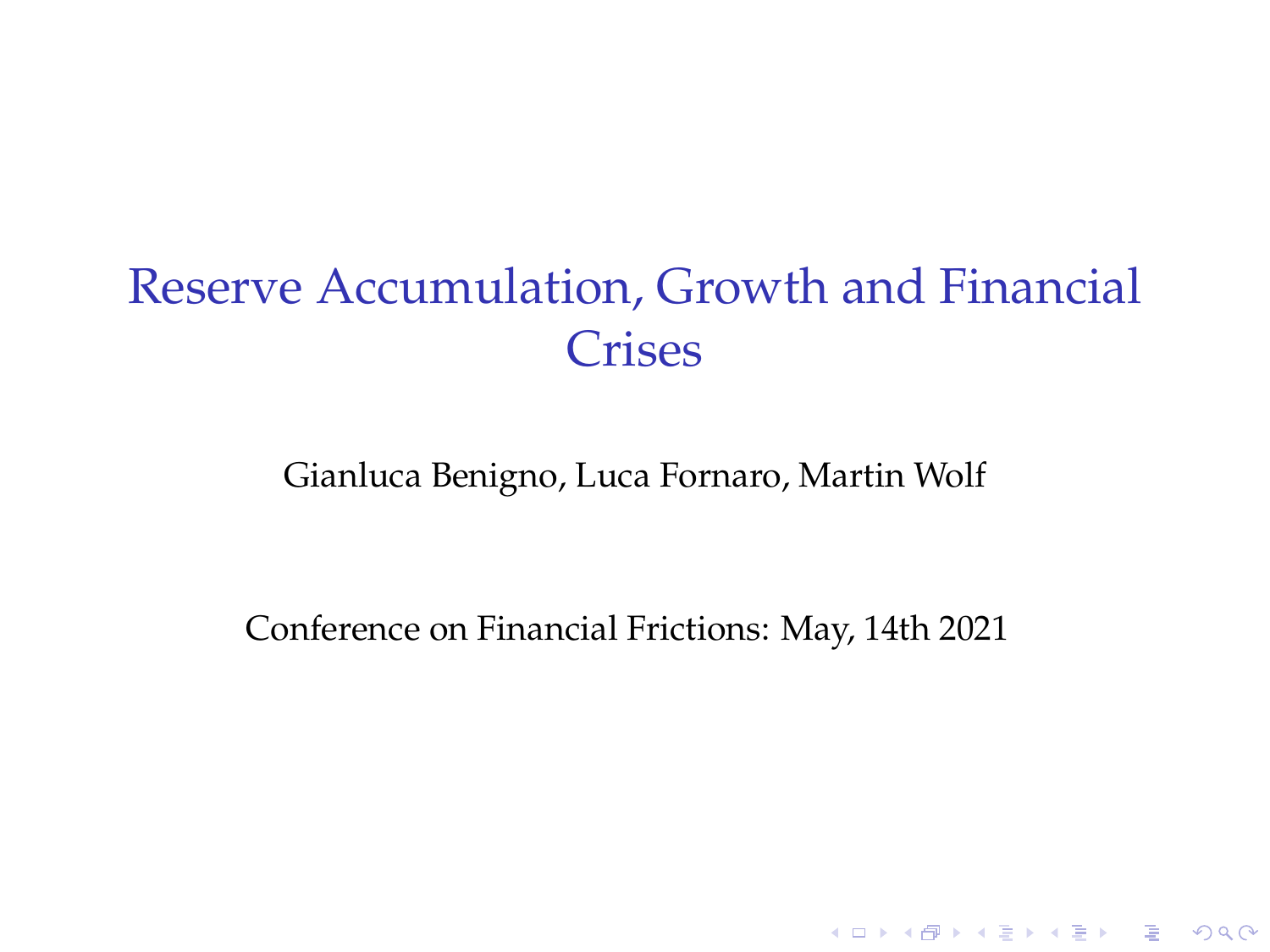#### Reserve Accumulation: Facts



K ロ X K 個 X K ミ X K ミ X ミ X Y Q Q Q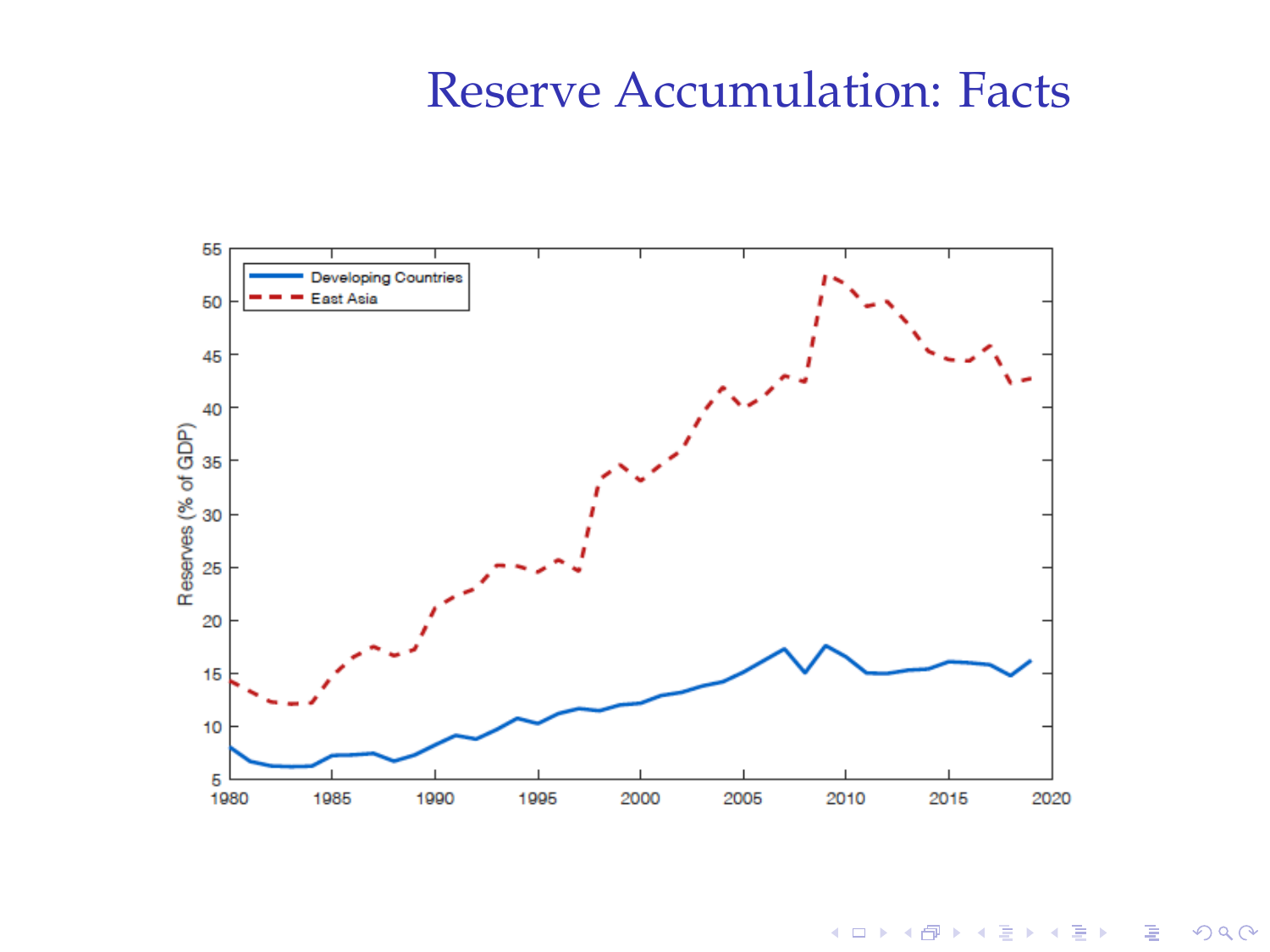### Current Account and Growth



K ロ X K 個 X K ミ X K ミ X ミ X Y Q Q Q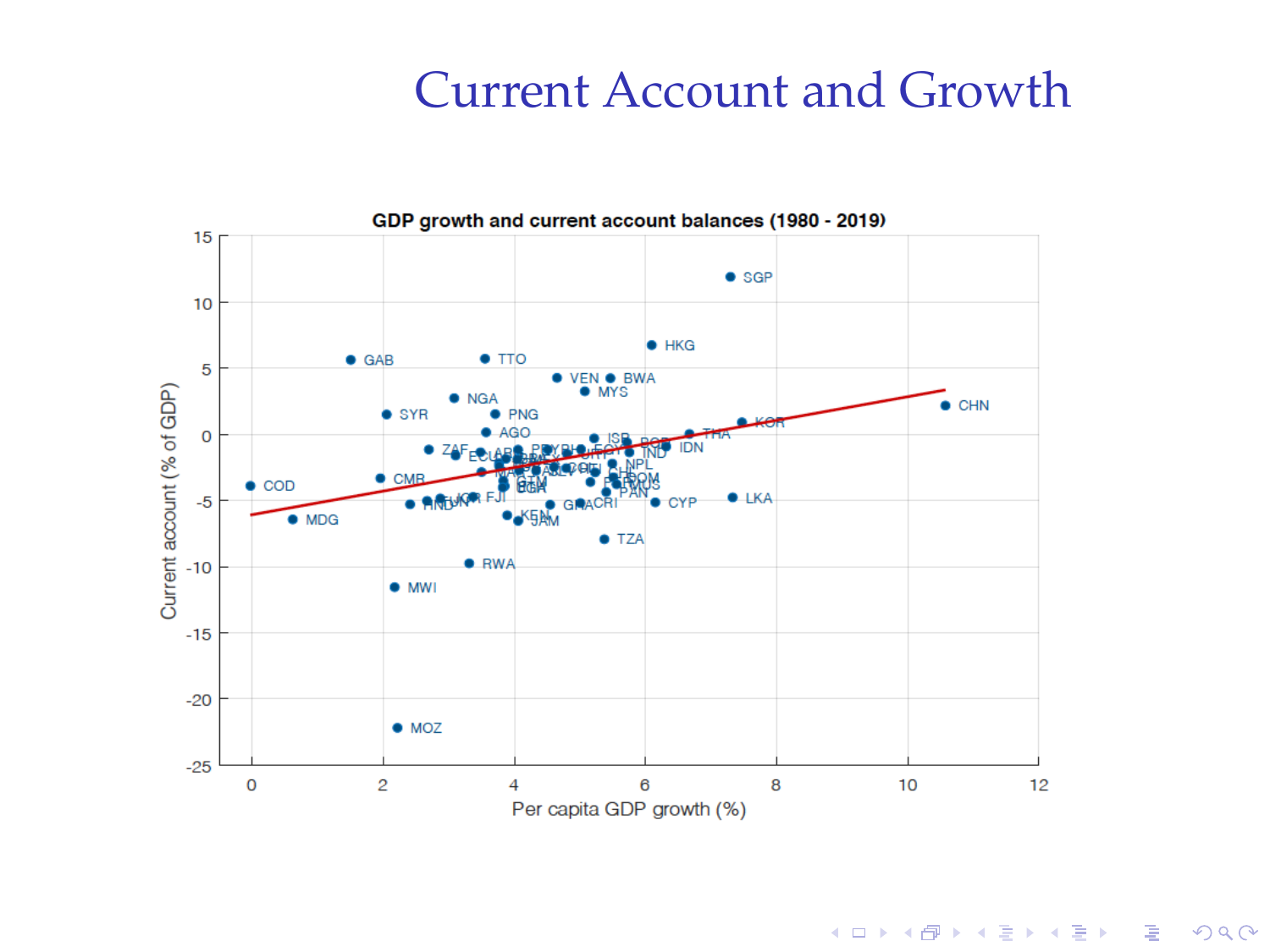### Reserve Accumulation and Growth



K ロ X K 個 X K ミ X K ミ X ミ X Y Q Q Q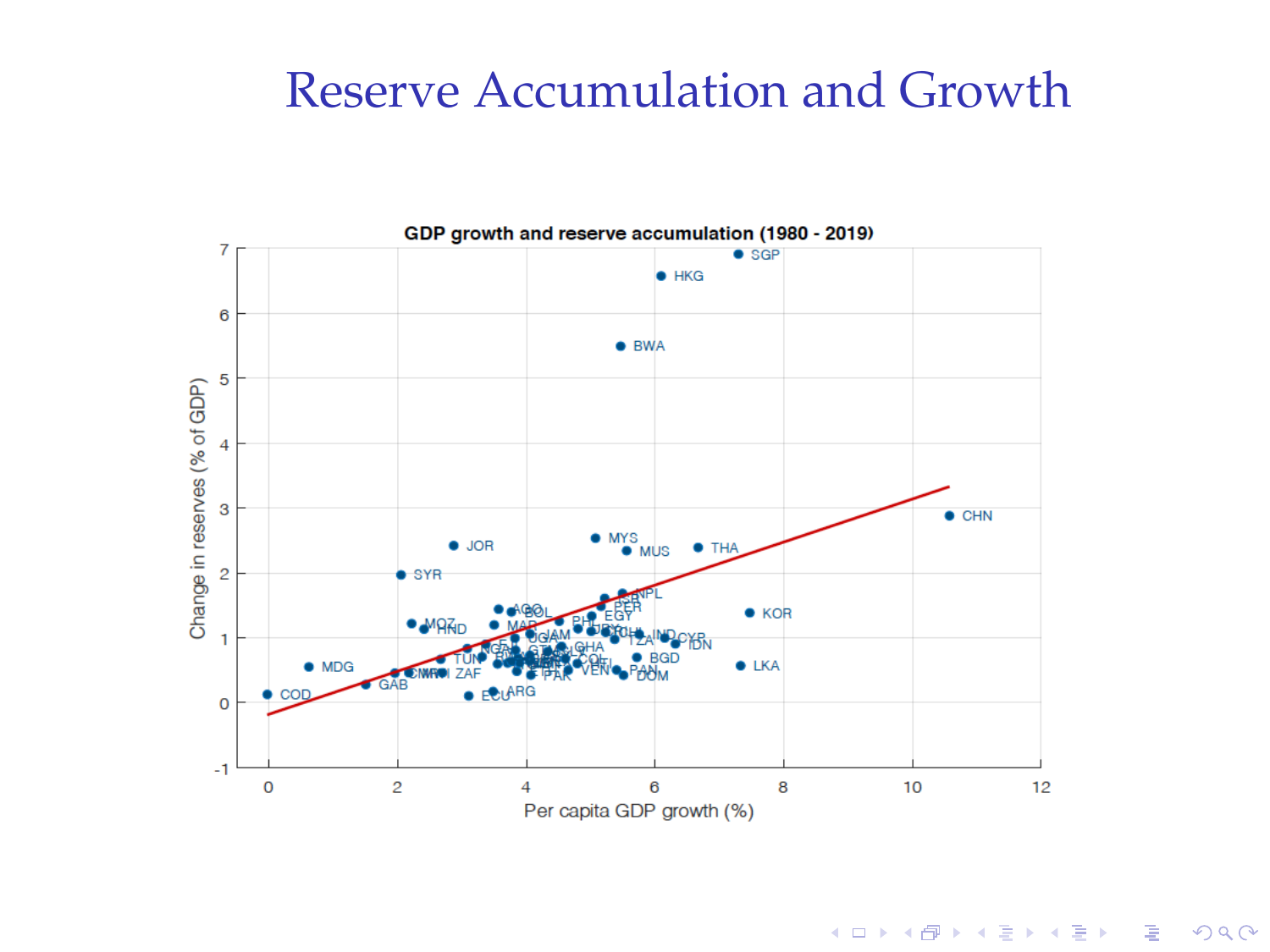### **Motivation**

- What explains the spectacular accumulation of foreign exchange reserves in developing countries?
- Why do we observe a positive relationship between growth and current account for developing countries?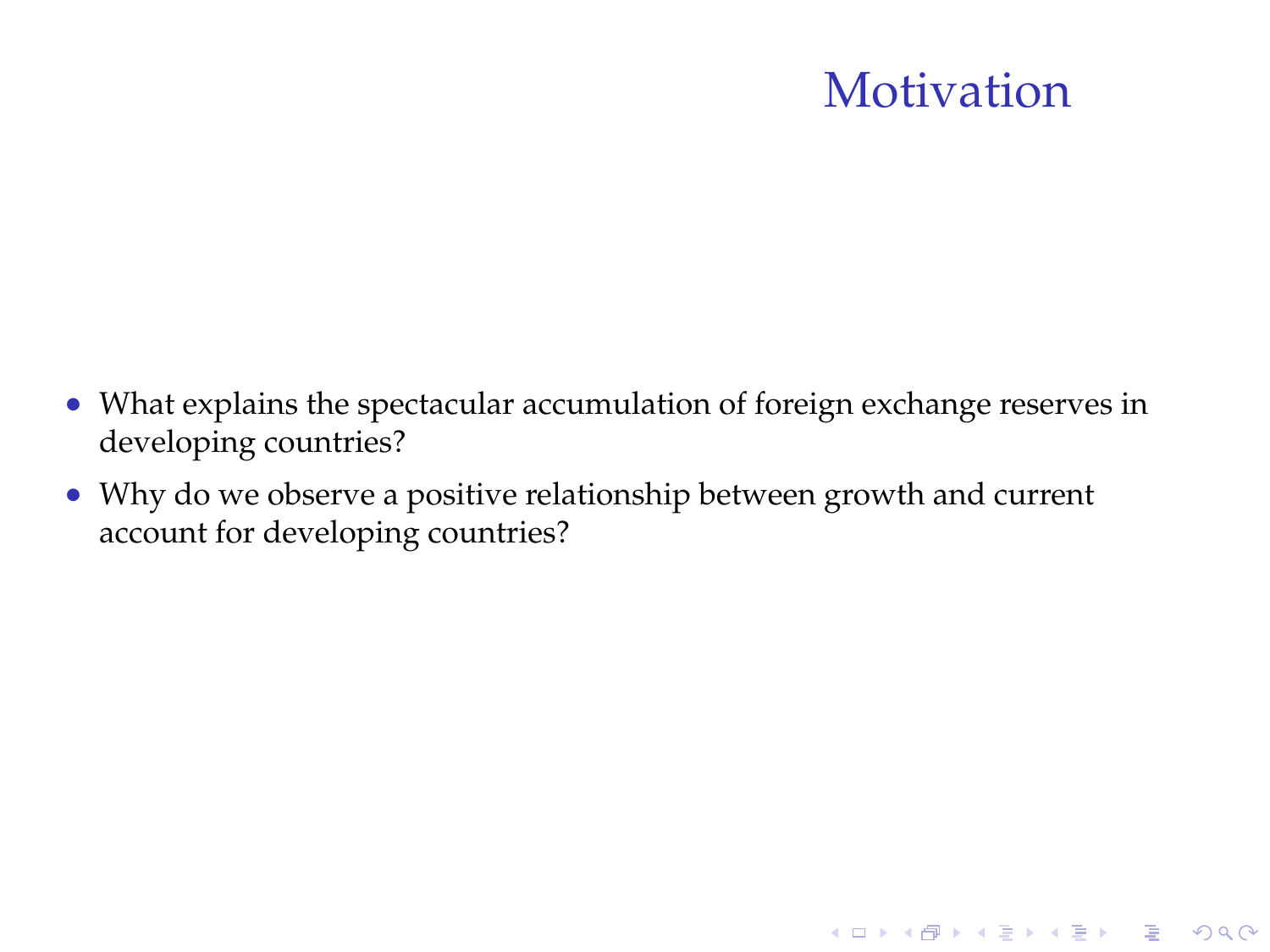# Empirical evidence

KID KA KERKER E 1990

- Positive correlation between growth and current account surplus (Gourinchas and Jeanne, 2013), mainly due to public flows (Aguiar and Amador (2011), Alfaro et al. 2014)).
- Link between reserve accumulation and growth is restricted to few Asian economies (China, Korea, Thailand, Indonesia, Singapore, HK) who are net importers of private capital flows.
- These facts are difficult to reconcile with the neoclassical growth model where:
	- $\blacktriangleright$  Faster Growth is associated with higher current account deficits (higher capital inflows)
	- $\blacktriangleright$  The competitive equilibrium is efficient hence there is no role for public intervention in capital flows.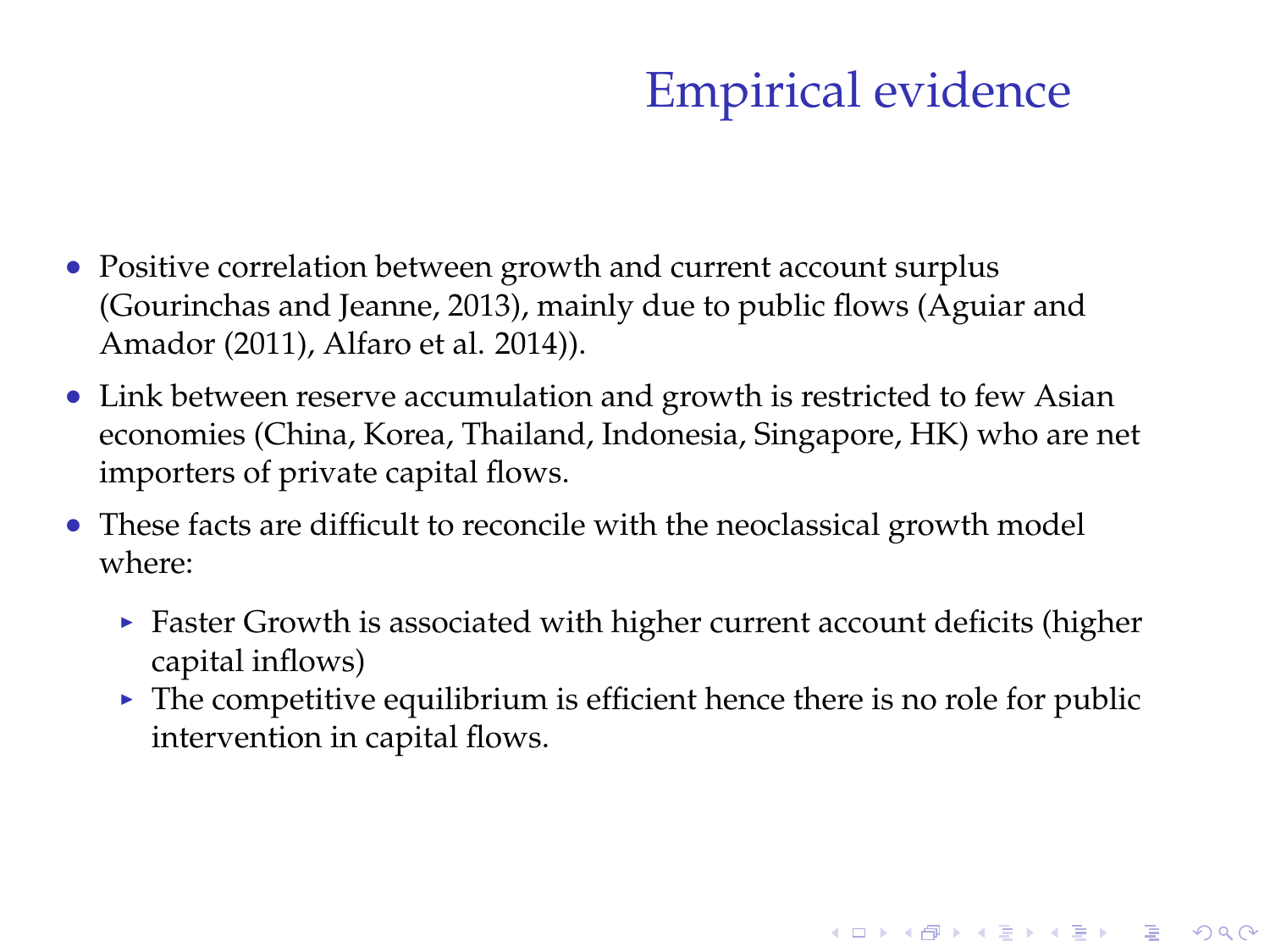### Our contribution:

K ロ ▶ K @ ▶ K 할 X X 할 X | 할 X 10 Q Q Q

- Develop a theory of public intervention in capital flows.
- Key elements:
	- $\triangleright$  Knowledge externalities in the tradable sector
	- $\blacktriangleright$  International borrowing constraint
- The combination of these two elements provides and incentive for the government to accumulate reserves as a device to stimulate growth and eventually to use them during crises periods.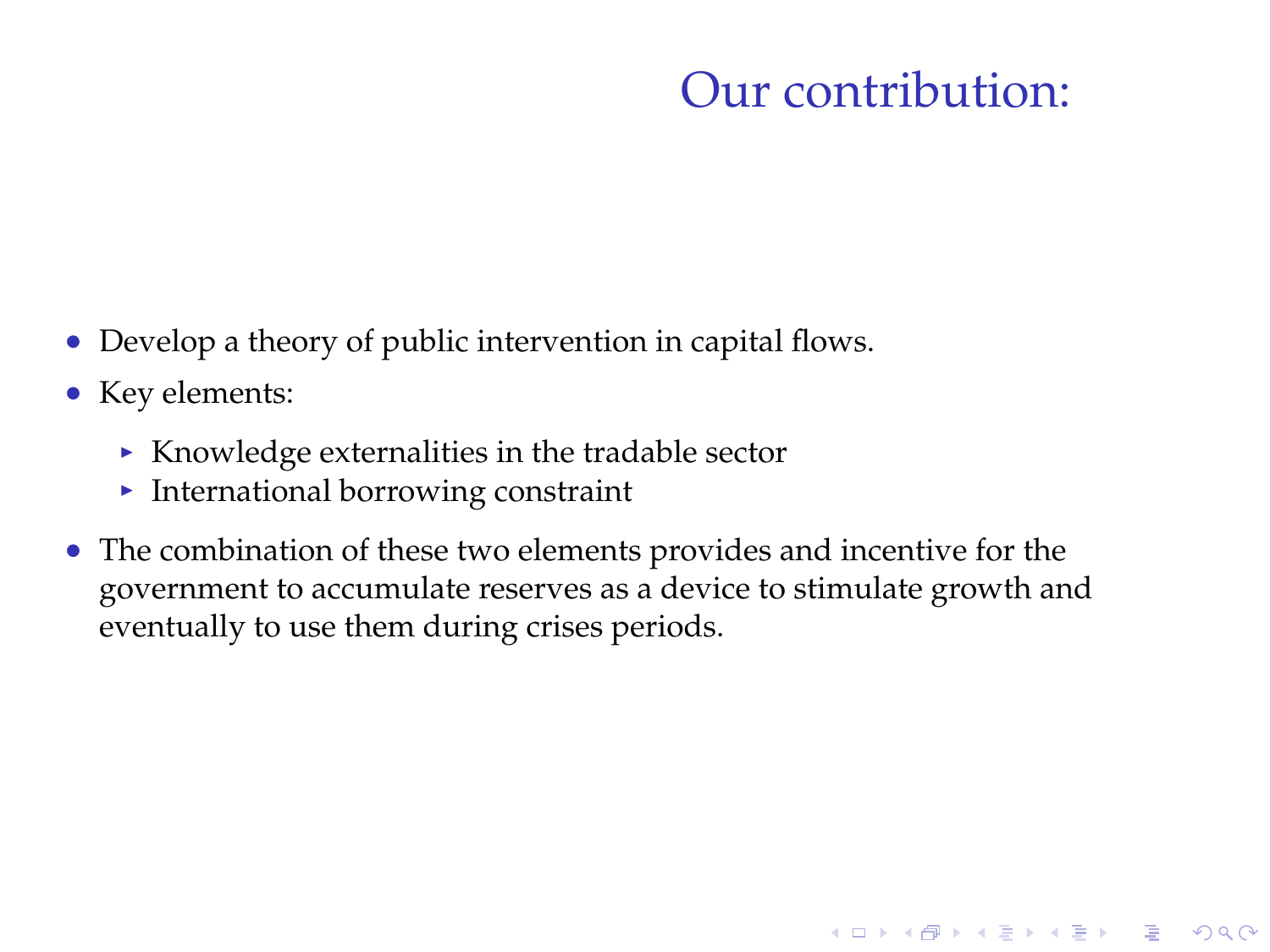### Our contribution

K ロ ▶ K @ ▶ K 할 X X 할 X | 할 X 10 Q Q Q

- Accumulation of reserves is associated with exchange rate undervaluation and faster growth.
- Gross flows with private and public flows that move in opposite directions.
- The possibility of using reserves during crises ampliflies the positive link between reserve accumulation and growth
- Welfare gain from appropriate reserve policy could be sizeable
- Model is consistent with negative correlation between foreign aid and growth.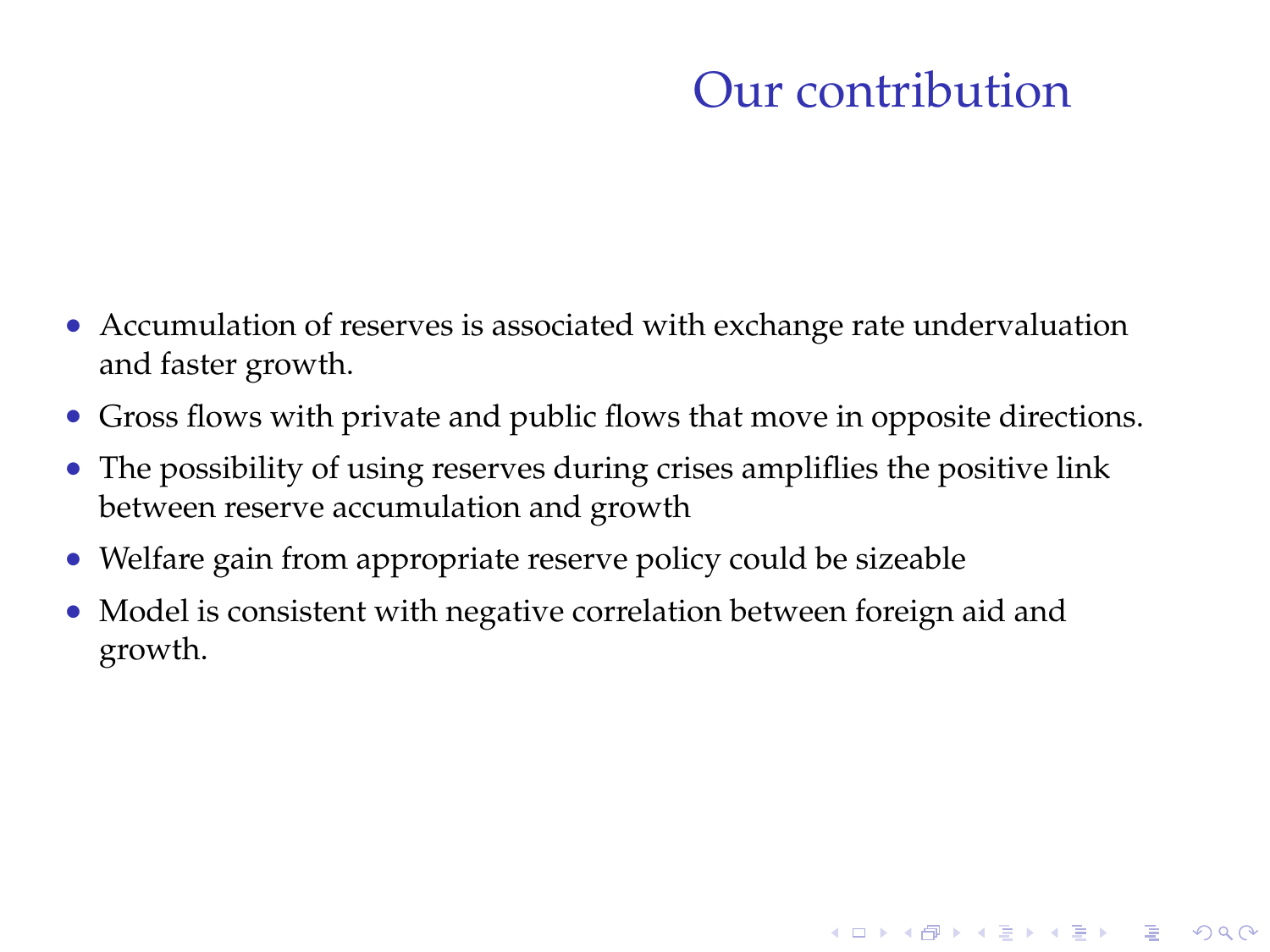### Related literature

- **Theories of Reserve Accumulation**: Durdu et al (2010), Jeanne and Ranciere (2011), Dooley et al (2003), Aizenman and Lee (2007), Rodrik (2009), Korinek and Serven (2010), Bacchetta, Benhima and Kalantzis (2013), Bianchi, Hatchondo and Martinez (2018), Arce, Bengui and Bianchi (2021)
- **Related Empirical Evidence**: Gourinchas and Jeanne (2013), Alfaro, Kalemli-Ozcan and Volosovych (2014), Rodrik (2008).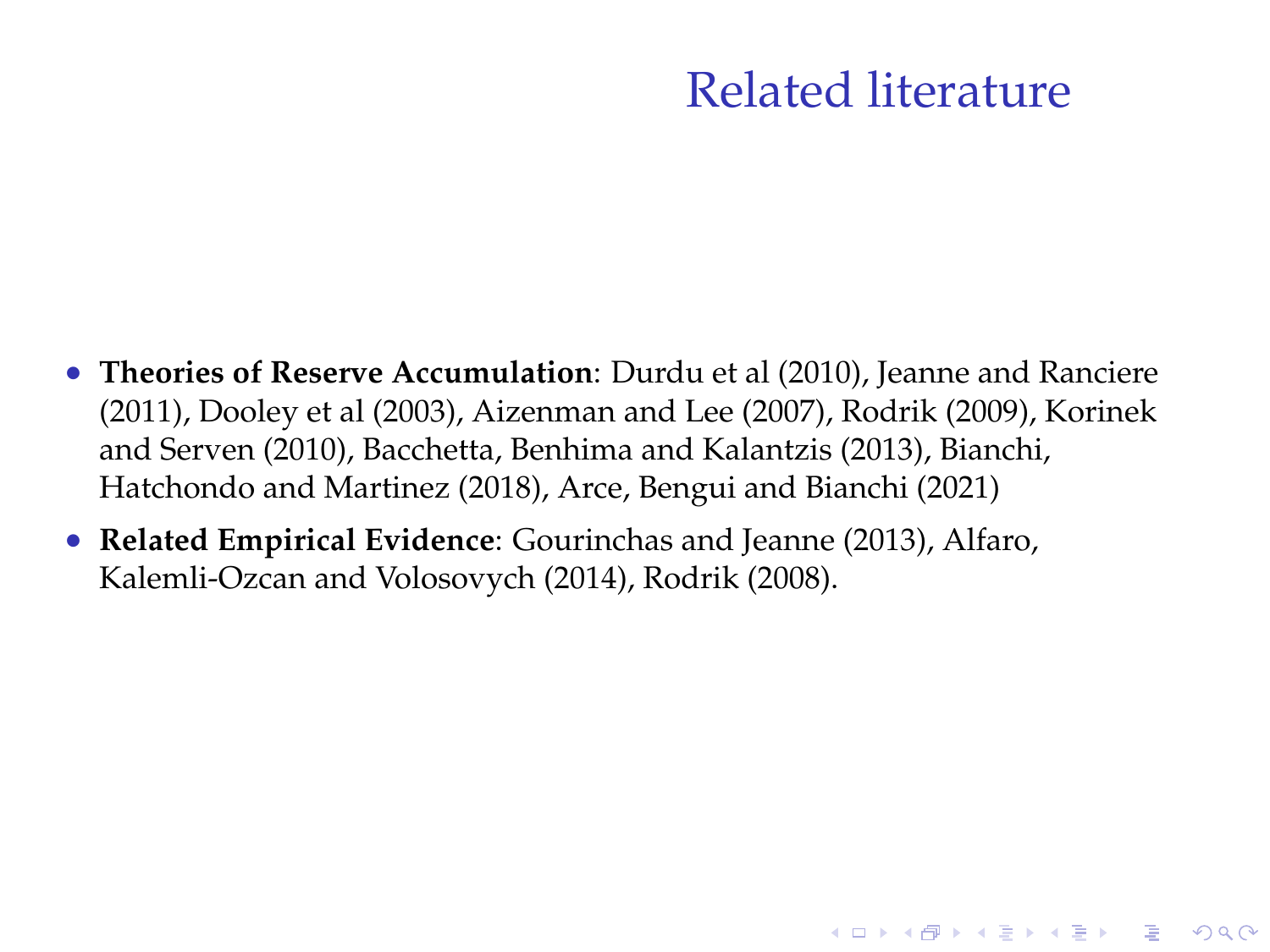# Outline of presentation

K ロ ▶ K @ ▶ K 할 ▶ K 할 ▶ | 할 | ⊙Q @

- Model
- Explanation of the mechanism
- Reserve management in an economy opening to capital flows
- Welfare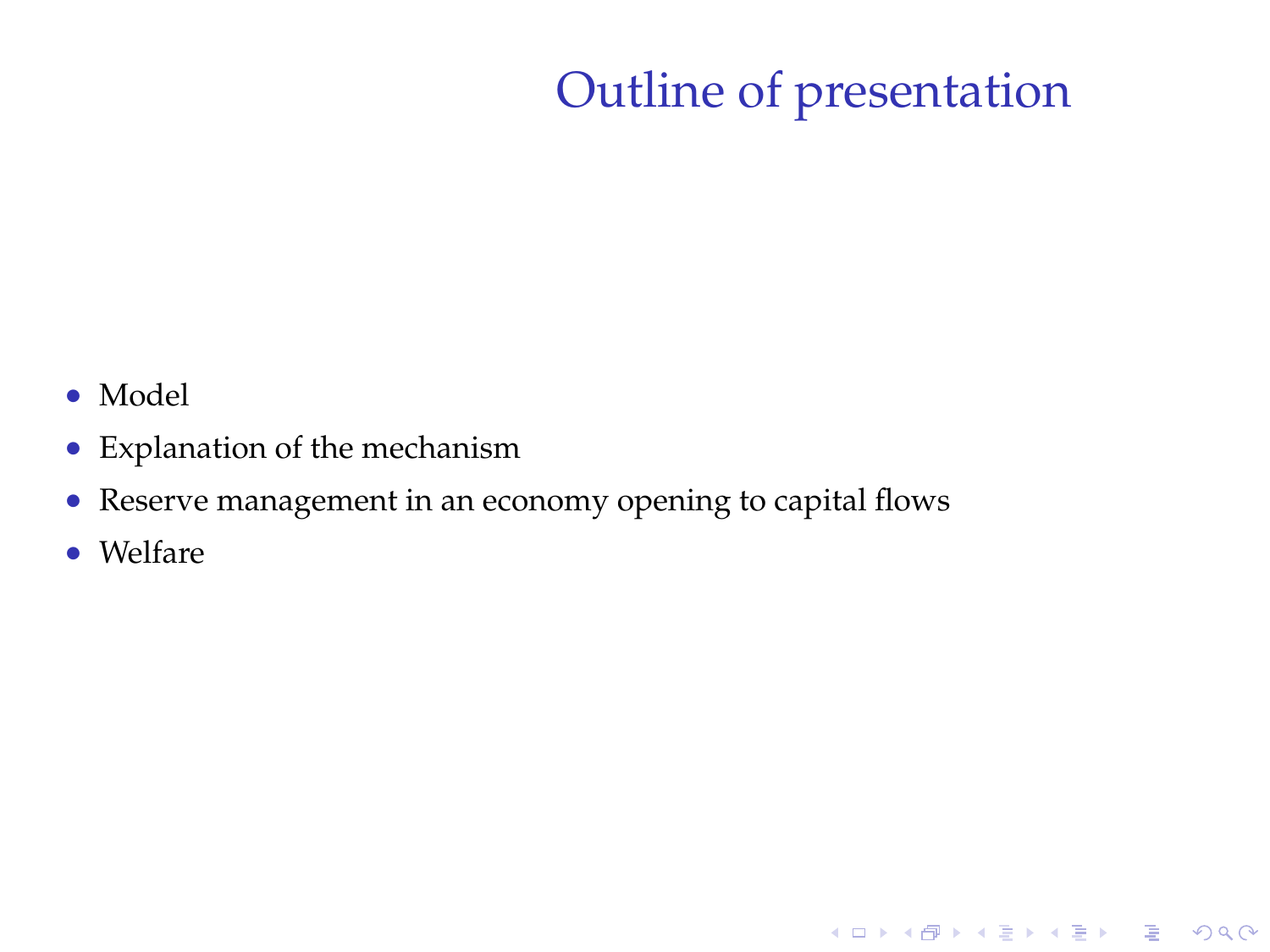### Model: structure

K ロ ▶ K @ ▶ K 할 X X 할 X | 할 X 10 Q Q Q

- Small open economy
- Two sectors: tradable and nontradables
- Household, firms, foreign investors and government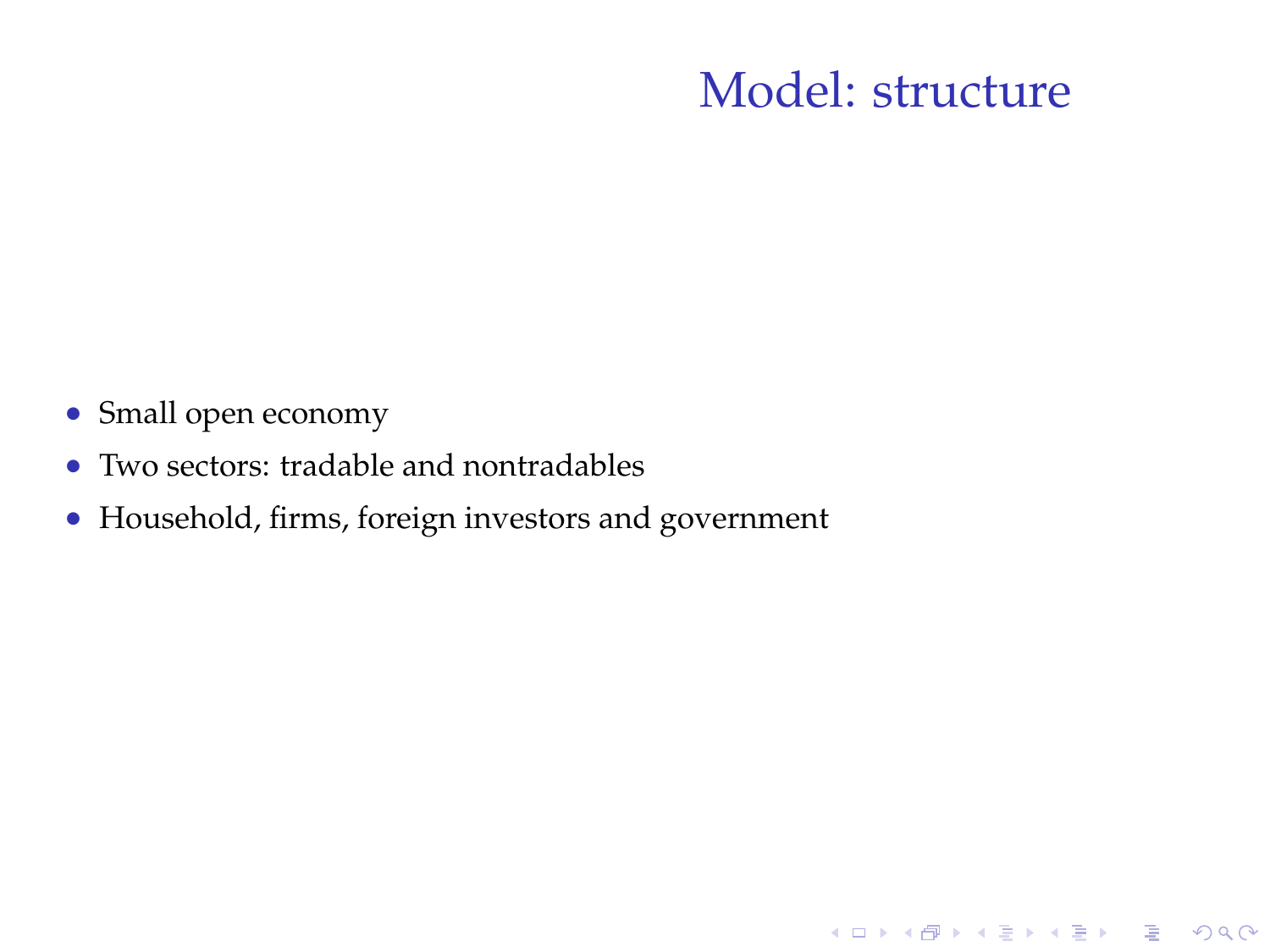### Model: Household

K ロ ▶ K @ ▶ K 할 X X 할 X | 할 X 10 Q Q Q

Expected lifetime utility

$$
E_0 \left[ \sum_{t=0}^{\infty} \beta^t \frac{C_t^{1-\gamma}}{1-\gamma} \right]
$$

• Consumption aggregator

$$
C_t=\left(C_t^T\right)^{\omega}\left(C_t^N\right)^{1-\omega}
$$

- Supply inelastically one unit of labor every period.
- Budget constraint

$$
C_t^T + P_t^N C_t^N = W_t + \pi_t^N + \pi_t^T
$$

• Real Exchange Rate:

$$
P_t^N = \frac{(1 - \omega) C_t^T}{\omega C_t^N}
$$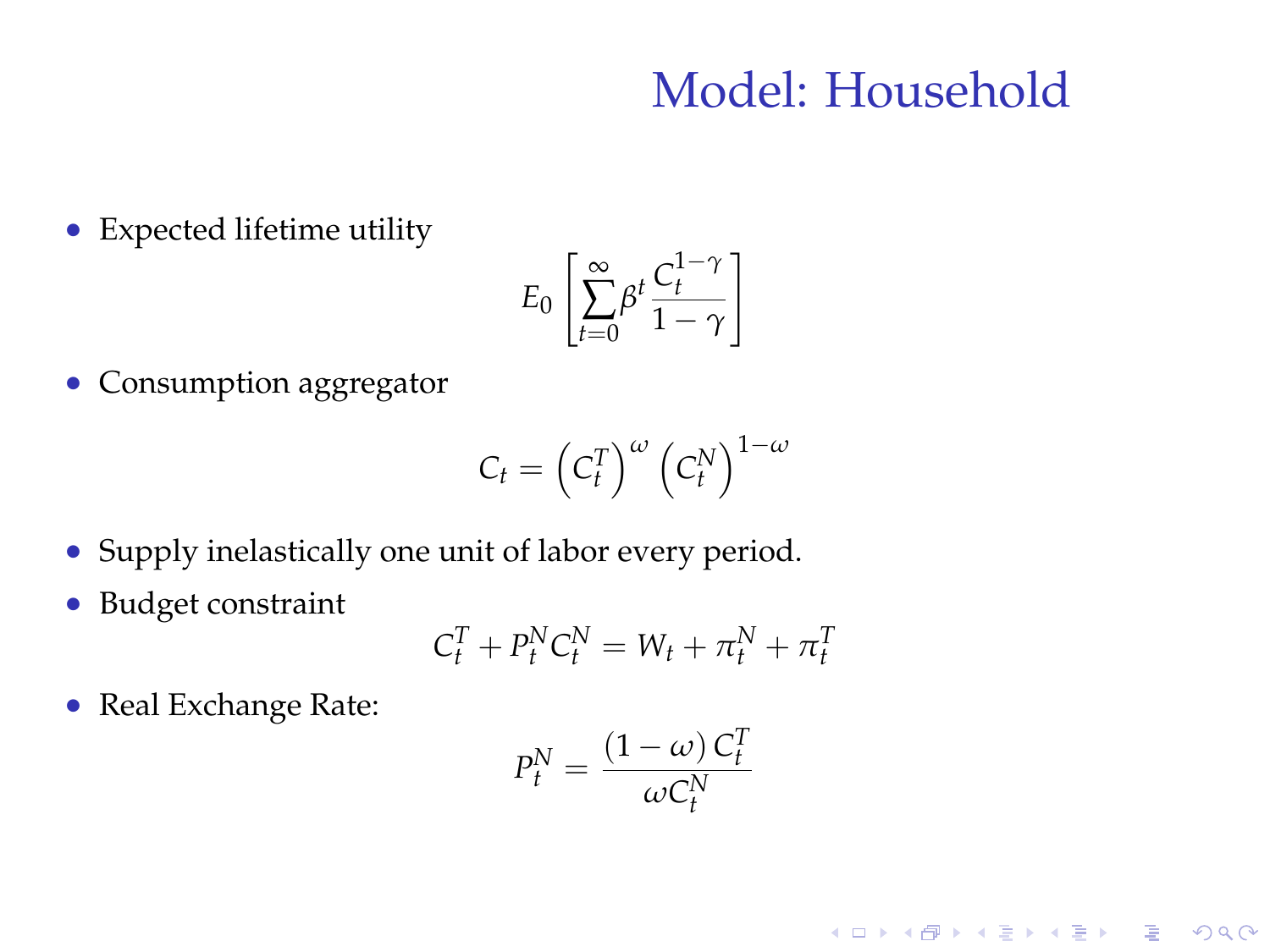# Model: Tradable and Non-Tradable Sector

• Non-tradable sectors:

$$
\pi^N_t = P^N_t \left( L^N_t \right)^{\alpha^N} - W_t L^N_t
$$

- Tradable Sector:
	- Production using  $L_t^T$ , imported inputs  $M_t$  and knowledge  $X_t$

$$
Y_{t}^{T}=\left(X_{t}L_{t}^{T}\right)^{\alpha^{T}}M_{t}^{1-\alpha^{T}}
$$

 $\triangleright$  Knowledge evolves according to

$$
X_{t+1} = \psi X_t + M_t^{\xi} X_t^{1-\xi}
$$

Formalization is meant to capture spillovers of foreign knowledge through the imports of intermediate goods. (**Externality:** since knowledge is non-excludable firms do not internalize the impact of their actions on the future stock of knowledge)

**A O A G A 4 E A 4 E A G A 4 O A CA**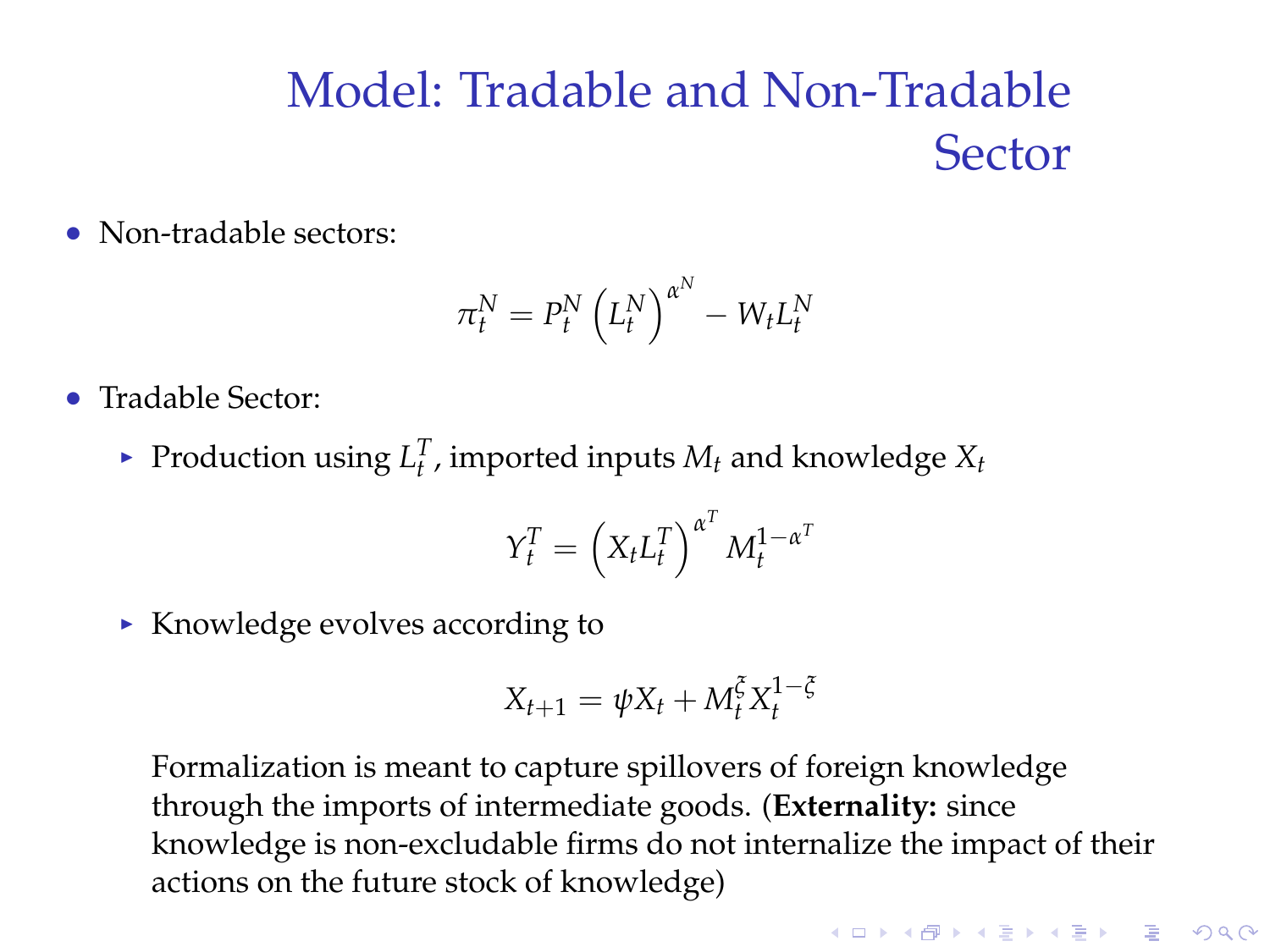### Model: Tradable Sector

**KORKARYKERKE POLO** 

- Tradable Sector:
	- $\blacktriangleright$  Firms maximizes

$$
E_0 \left[ \sum_{t=0}^{\infty} \beta^t \lambda_t \pi_t^T \right]
$$

with  $\lambda_t$  is the marginal utility of consumption.

 $\triangleright$  Firms is allow to borrow in international markets

$$
\pi_t^T = Y^T - W_t L_t^T - P^M M_t - B_{t+1} + R_t B_t - T_t
$$

 $\triangleright$  Working capital requirements: a fraction  $\phi$  of the imported inputs had to be paid before production takes place

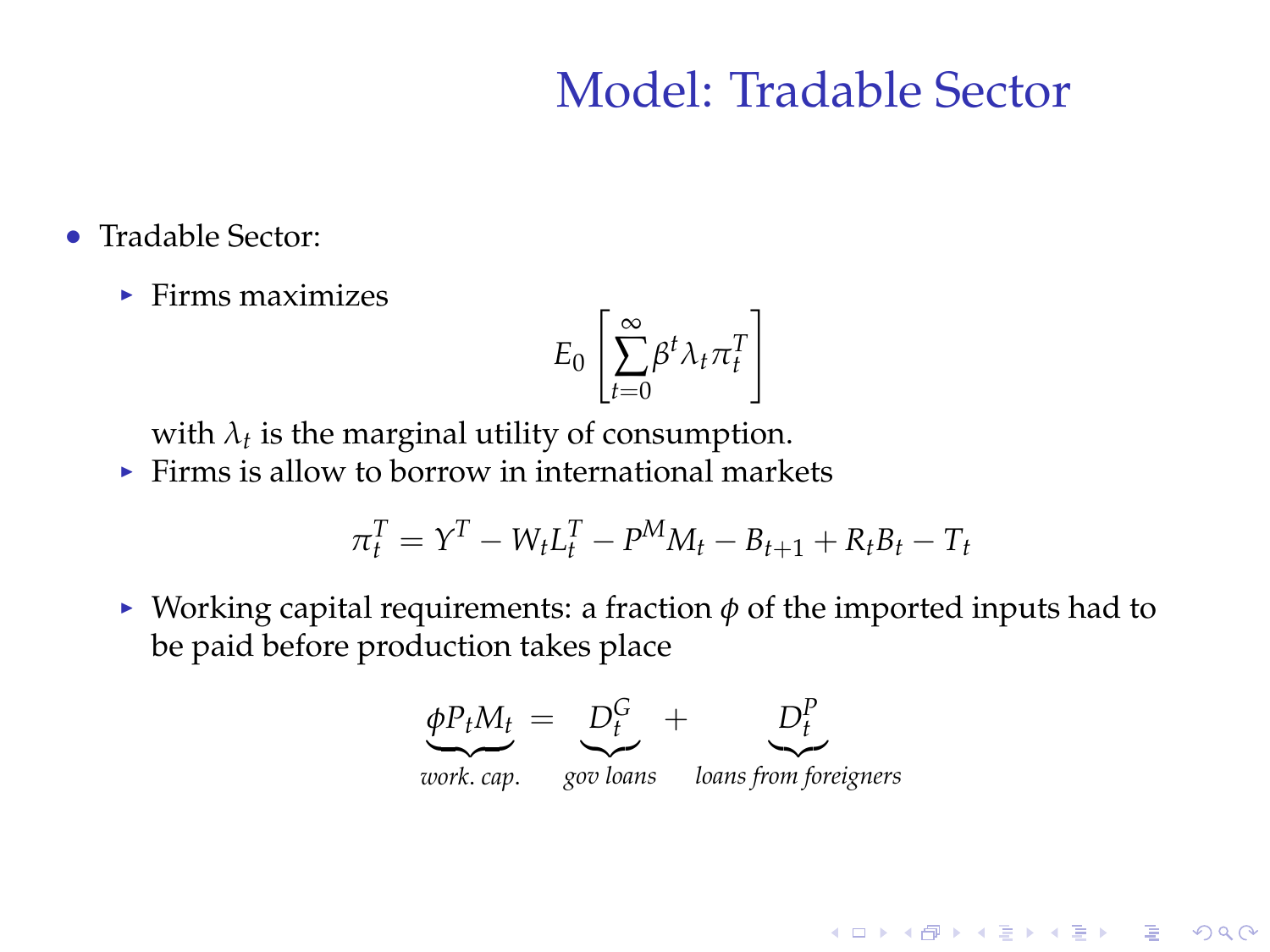### Model: borrowing constraint

K ロ ▶ K @ ▶ K 할 ▶ K 할 ▶ | 할 | ⊙Q @

Foreigners limit the amount that can be borrowed:



- Binding borrowing constraint interferes with:
	- $\blacktriangleright$  intertemporal smoothing
	- $\blacktriangleright$  import of intermediate good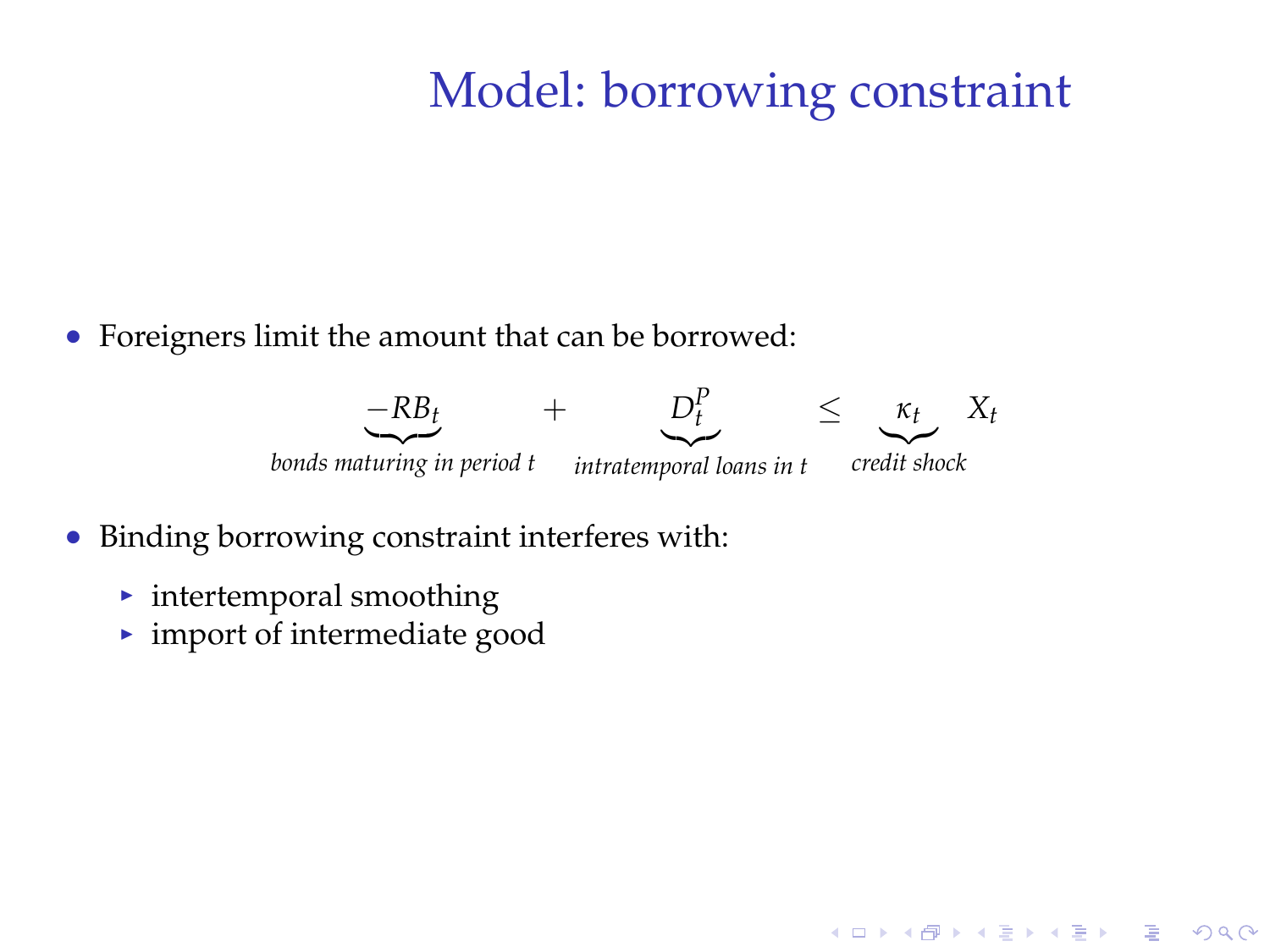### Discussion of the growth process

- **Cross-country knowledge spillovers:** Klenow and Rodrigues-Clare (2005);
- **Transmission of knowledge through trade:** Coe, Helpman and Hoffmaister (1997), Amiti and Konings (2007), Blalock and Gertler (2004), Park, Yang Shi and Jiang (2010);
- **Tradable sector as engine of productivity convergence:** Rodrik (2012)
- **Knowledge externalities**: Romer (1990), Grossman and Helpman (1991), Aghion and Howitt (1992).

**A O A G A 4 E A 4 E A G A 4 O A CA**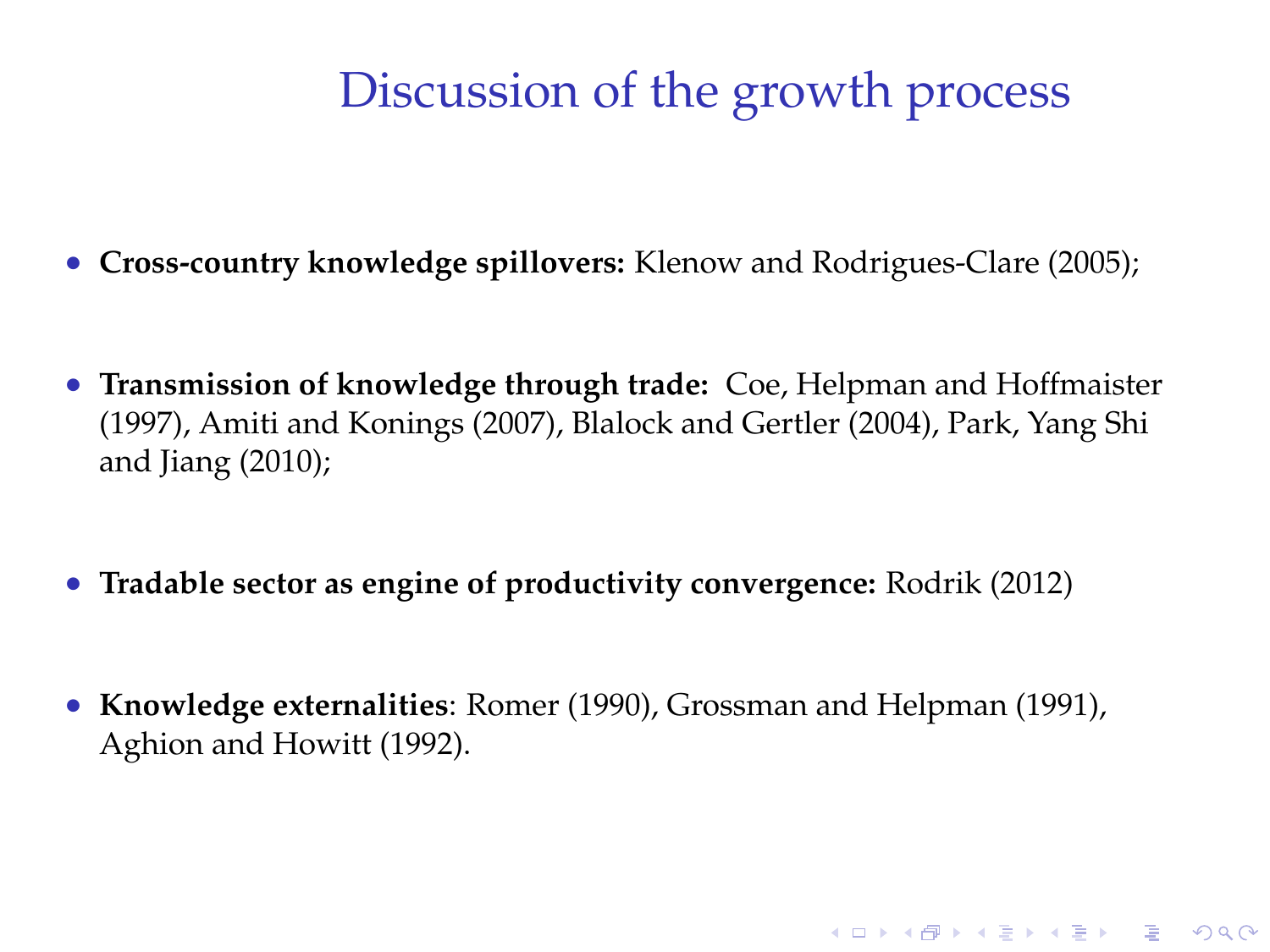#### Government

K ロ ▶ K @ ▶ K 할 ▶ K 할 ▶ | 할 | ⊙Q @

- Collects taxes to finance reserve accumulation
- Uses reserves to provide working capital loans fo firms (efficiency loss as in Gertler and Karadi (2009))

$$
Fx_{t+1} = R^{FX}FX_t + T_t - \frac{\theta D^G}{1 - \theta}
$$

 Reserves cannot be negative and pay a return lower than the world interest rate.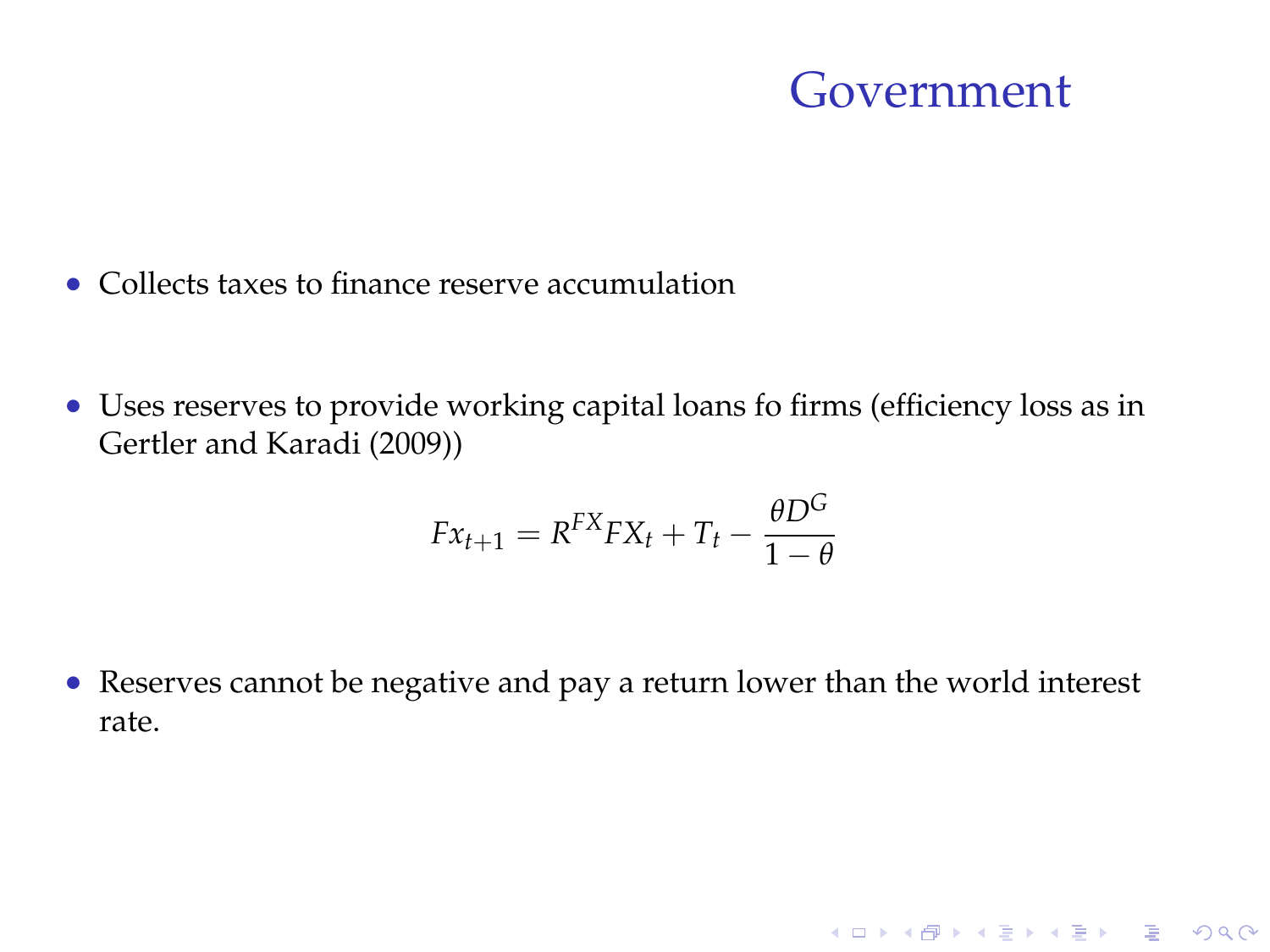### Market Clearing

K ロ ▶ K @ ▶ K 할 ▶ K 할 ▶ ... 할 ... 9 Q Q ·

Tradable good:

$$
B_{t+1} - RB_t + FX_{t+1} - R^{FX} FX_t = Y_t^T - P^M M_t - C_t^T - \frac{\theta D^G}{1 - \theta}
$$

• Nontradable good:

$$
C_t^N=Y_t^N
$$

Labor

$$
L_t^T + L_t^N = 1
$$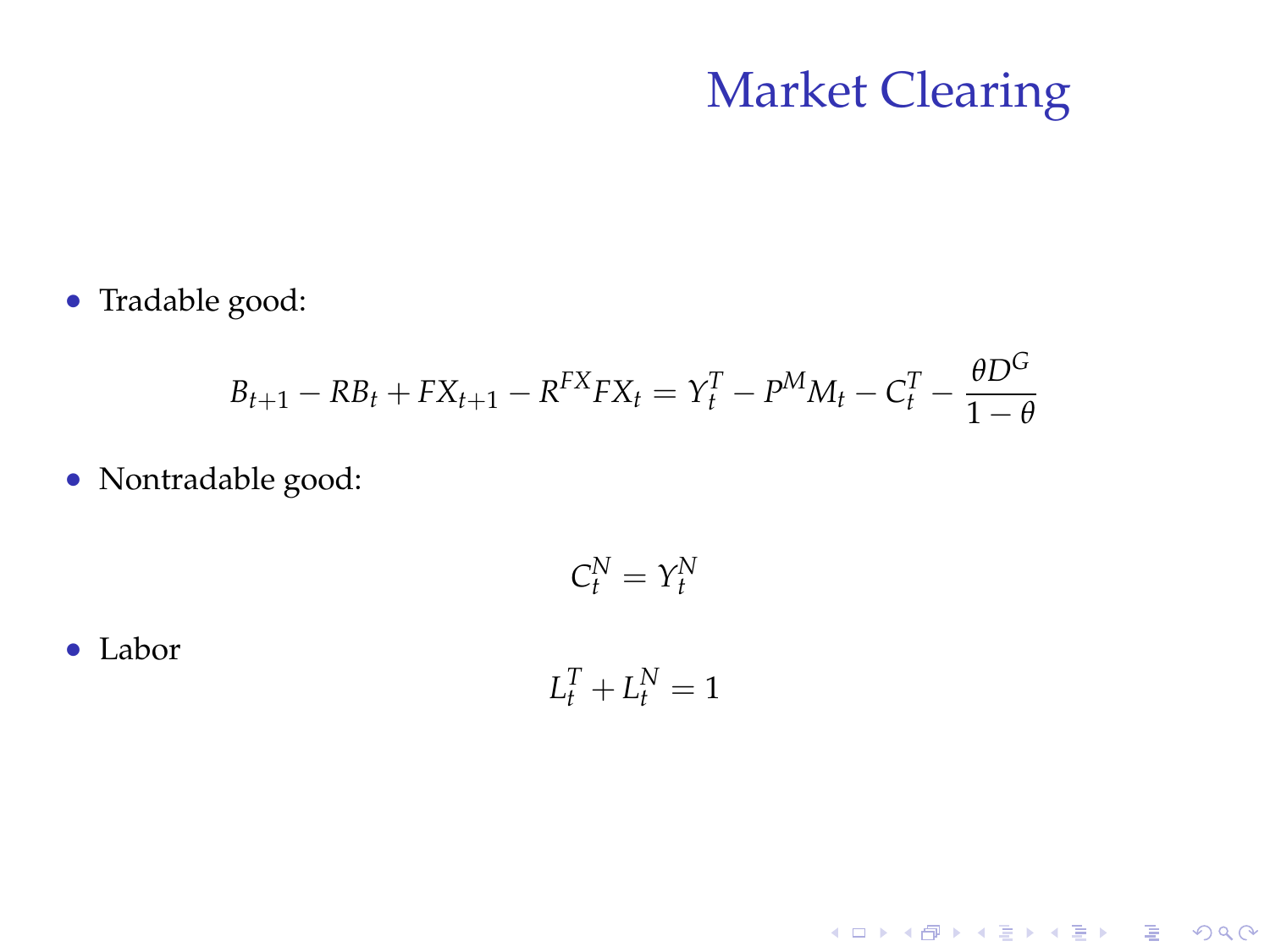# Tranquil times: intervention

- When firms are not financially constrained, an increase in reserves leads to higher use of imported inputs and faster growth
	- Increase in the stock of reserves
	- $\blacktriangleright$  decrease consumption of tradables
	- $\triangleright$  Real exchange rate depreciation
	- $\blacktriangleright$  Marginal product of labor in the non-tradable sector decreases: labor shift towards tradable sector
	- $\blacktriangleright$  use of imported inputs increases
	- $\triangleright$  faster accumulation of knowledge
- Focus on the following rule

$$
FX_{t+1} - FX_t = \chi Y_t^T
$$

K ロ ▶ K @ ▶ K 할 X X 할 X | 할 X 10 Q Q Q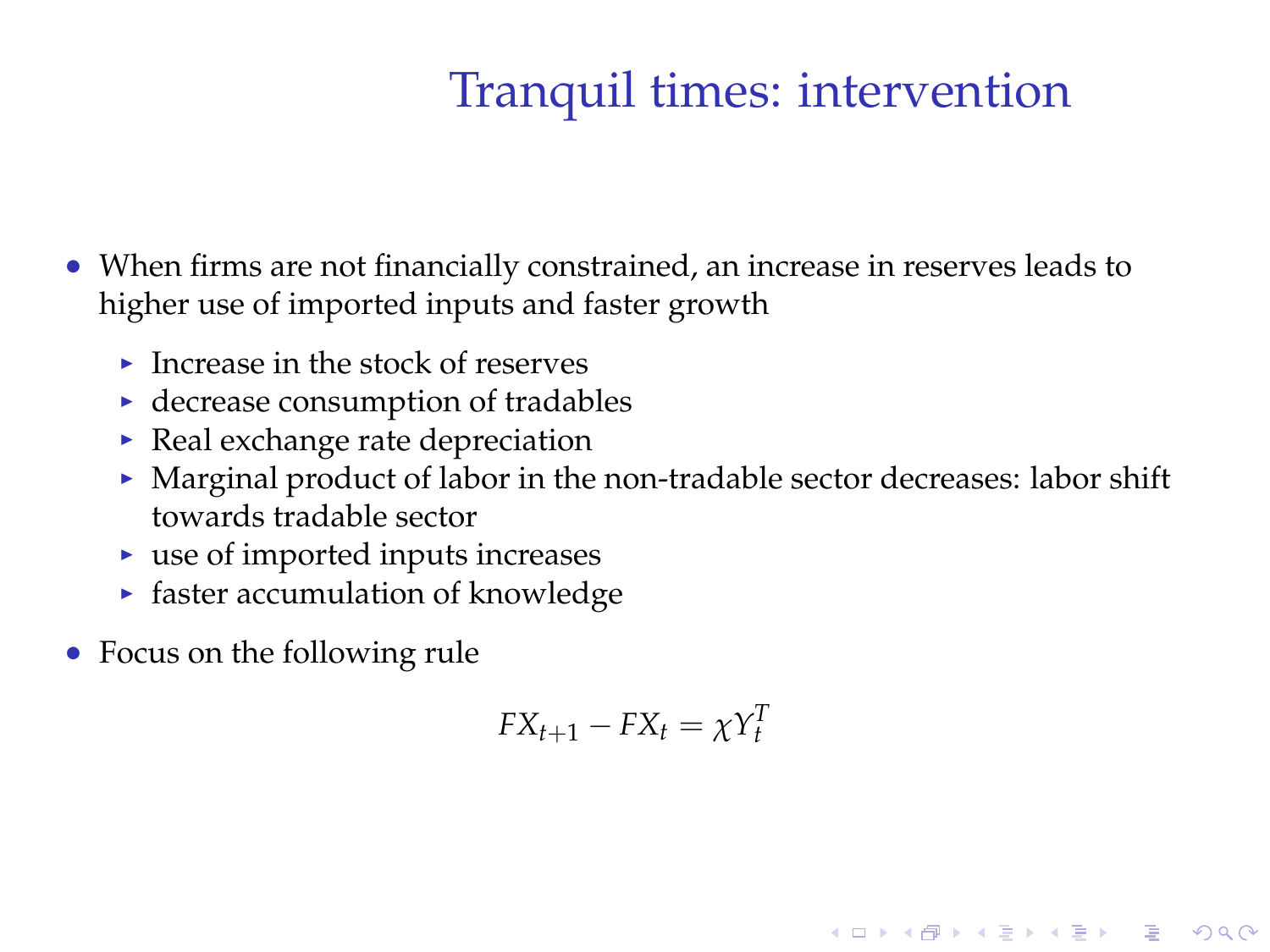#### Tranquil times: intervention



K ロ ▶ K @ ▶ K 할 > K 할 > 1 할 > 1 이익어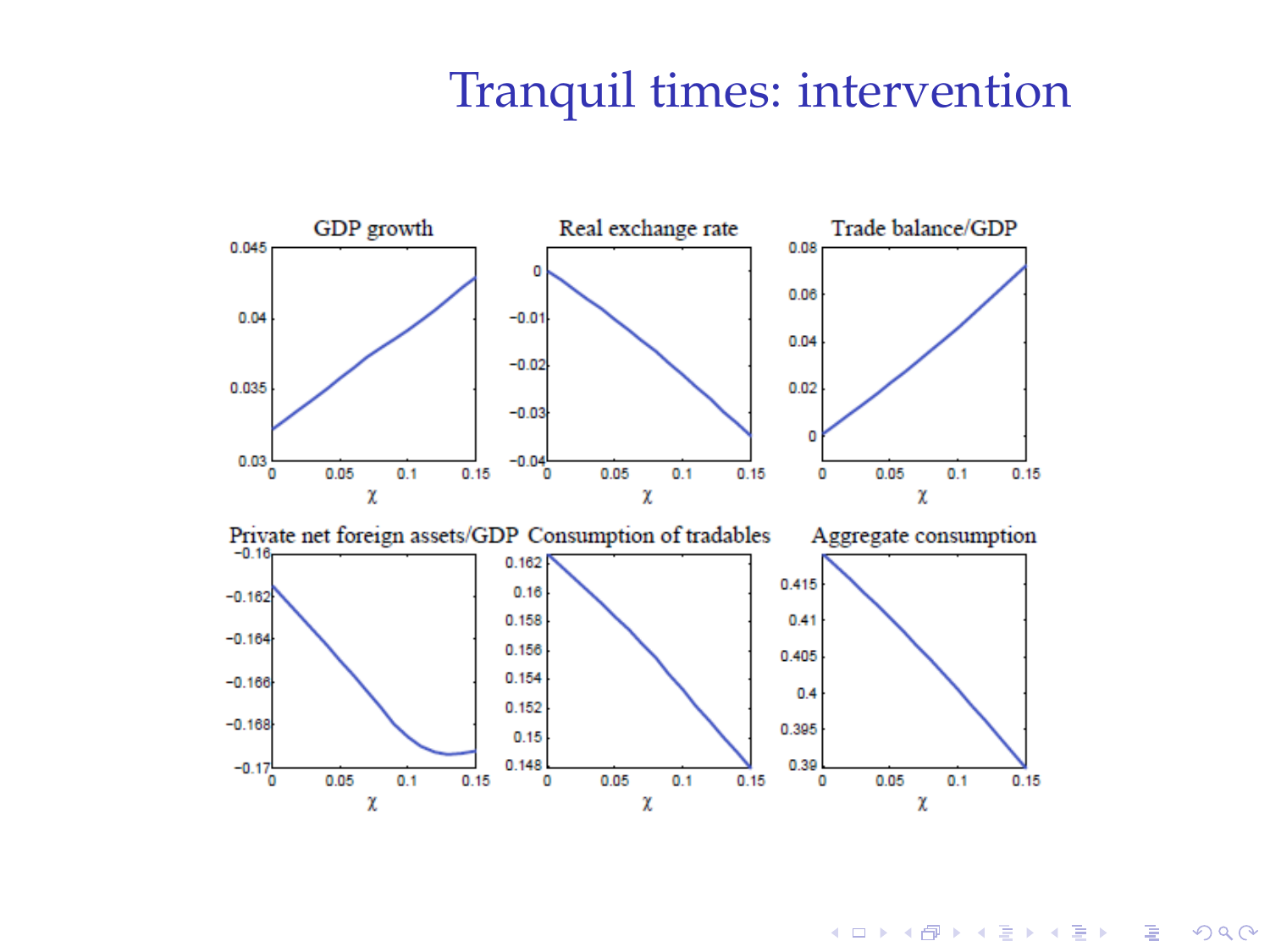#### Crises times: intervention

When firms are financially constrained

$$
M_t = \frac{X_t \kappa_t + R B_t + D_t^G}{\phi P^M}
$$

- Government can increase use of imported inputs by using foreign exchange reserves to finance working capital
- We assume that hte government uses at most a fraction  $\chi^{WK}$  of its stock of reserves to finance working capital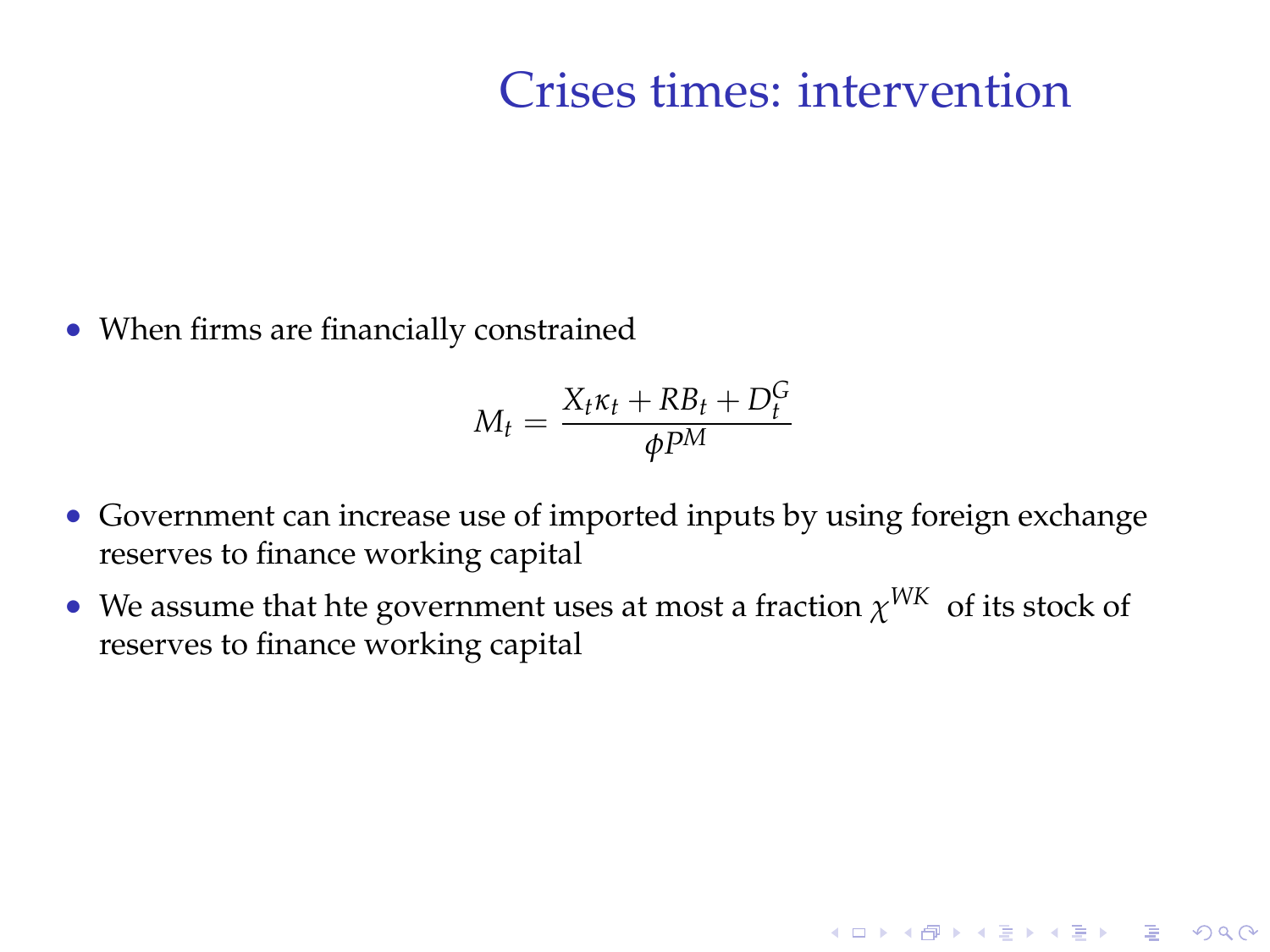#### Crises times: intervention



È  $2990$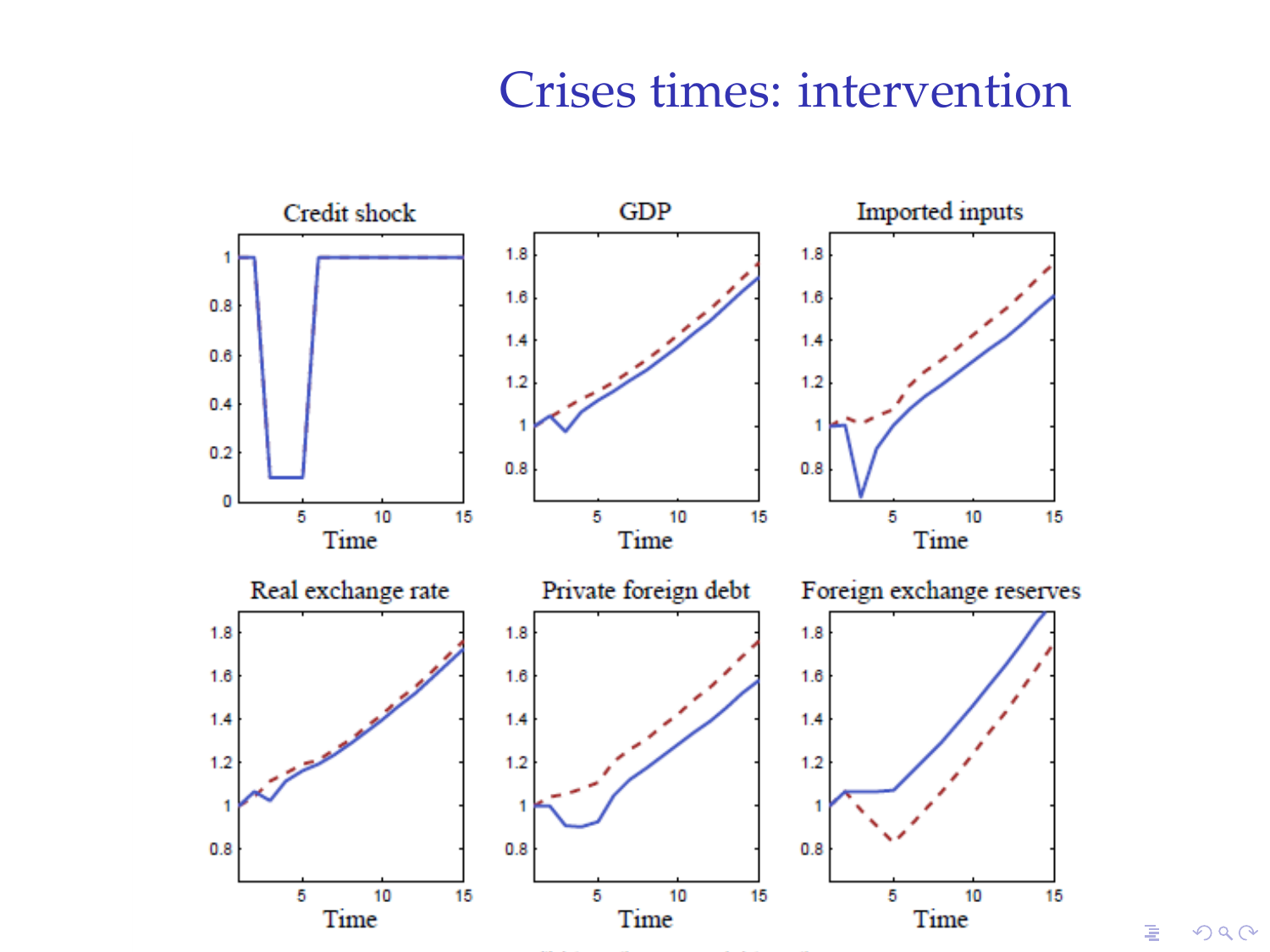# Policy intervention and financial liberalization

**KORKARYKERKE POLO** 

- To illustrate the properties of the model we look at the impact of policy on an economy that it is opening to capital flows (i.e.  $B_0 = FX_0 = 0$ )
- We look at the effect on growth and capital flows by comparing an economy without intervention to one with the optimal policy rule ( $\chi = 0.09$ ,  $\chi^{WK} = 1$ )
- We compute the welfare gains from a policy intervention
- We assume two possible realizations for the credit shock  $\kappa_H < \kappa_L$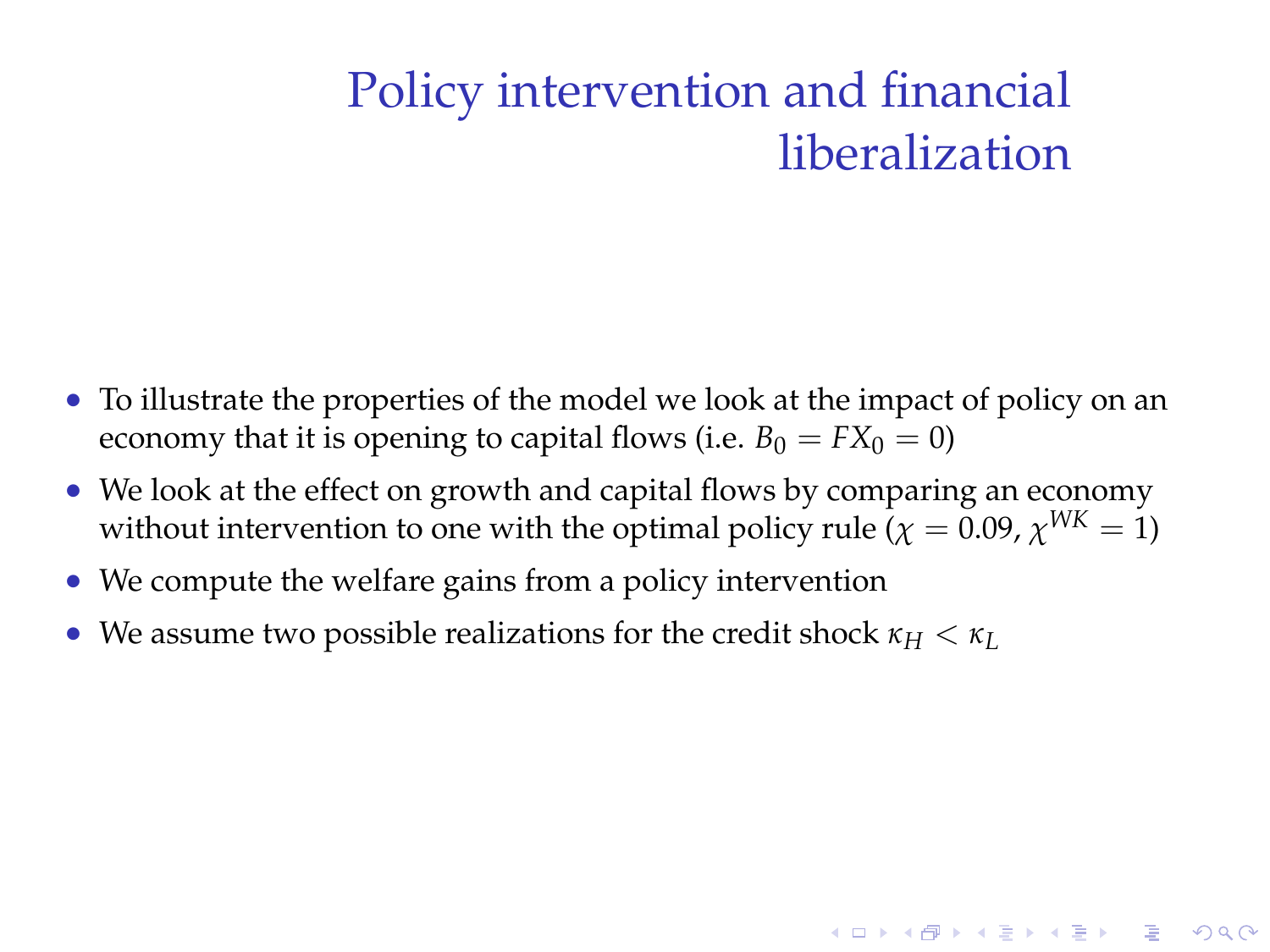### Parametrization

| Parameter                                           | Symbol         | Value |
|-----------------------------------------------------|----------------|-------|
| Risk aversion                                       |                | 2     |
| Interest rate on private borrowing                  | R              | 1.04  |
| Discount factor                                     | β              | 1/R   |
| Labor share in output in tradable sector            | $\alpha_T$     | 0.65  |
| Labor share in output in non-tradable sector        | $\alpha_N$     | 0.65  |
| Share of tradable goods in consumption              | ω              | 0.341 |
| Price of imported inputs                            | P <sub>M</sub> |       |
| Borrowing limit                                     | $\kappa_L$     | 0.1   |
| Probability of bad credit shock                     | $1-\rho_H$     | 0.1   |
| Probability of exiting bad credit shock             | $1-\rho_L$     | 0.5   |
| Working capital coefficient                         | Φ              | 0.33  |
| Elasticity of TFP w.r.t. imported inputs            | έ              | 0.15  |
| Constant in knowledge accumulation process          | $\psi$         | 0.34  |
| Interest rate on reserves                           | $R^{FX}$       | 1     |
| Efficiency of government intervention during crises | θ              | 0.5   |

Table 1: Parameters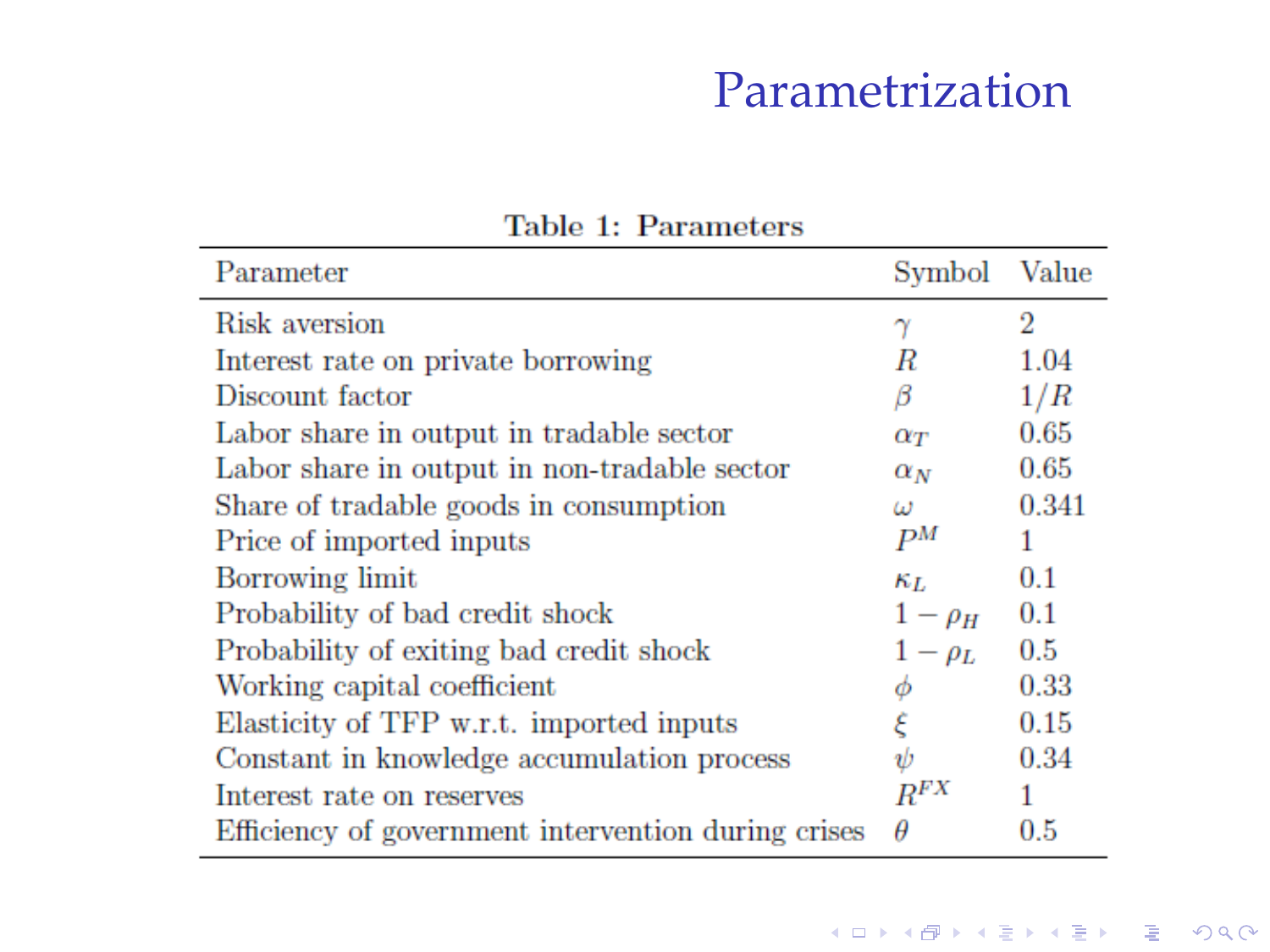# Reserve managment, growth and capital flows



イロト イ押 トイヨ トイヨ トー  $2990$ ÷.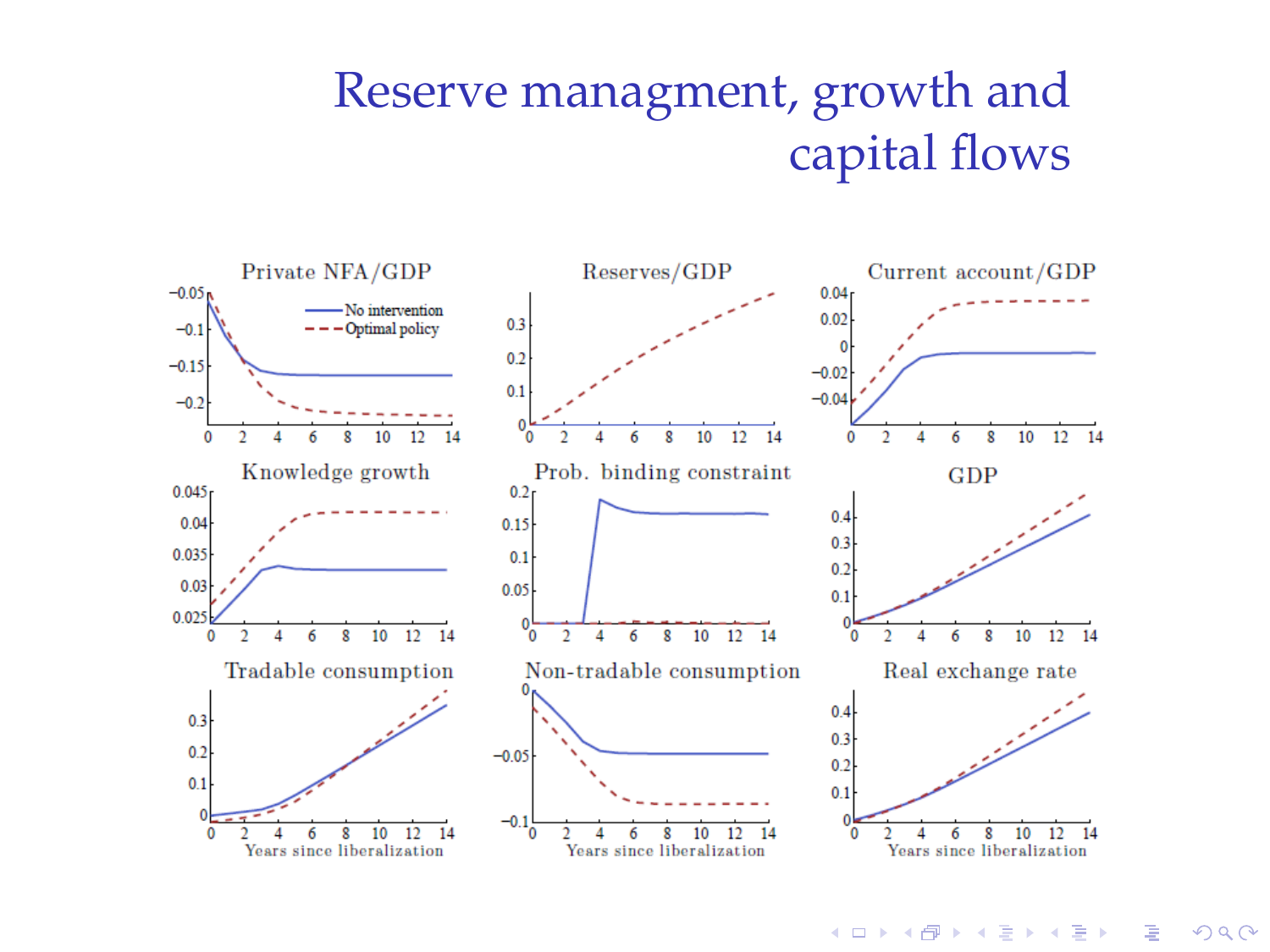### Welfare analysis



イロトメ 御 トメ 君 トメ 君 ト 重  $299$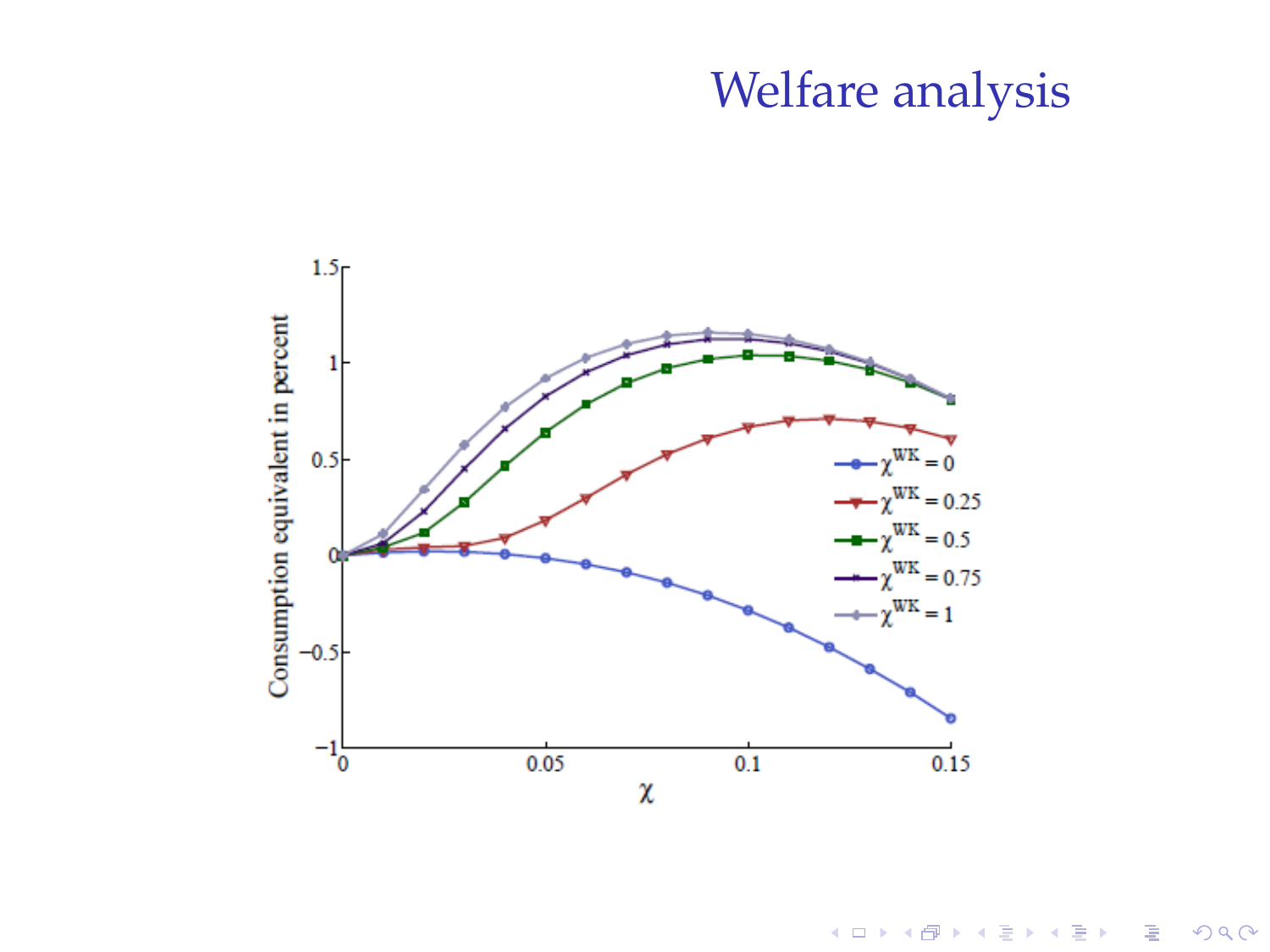# Social planner problem

K ロ ▶ K @ ▶ K 할 ▶ K 할 ▶ | 할 | ⊙Q @

- The social planner internalize the knowledge externality
- The social planner does not accumulate reserves
- The first best can be replicated by subsidizing the purchase of intermediate inputs
- Reserve accumulation can be used to circumvent the restrictions imposed by trade agreements.